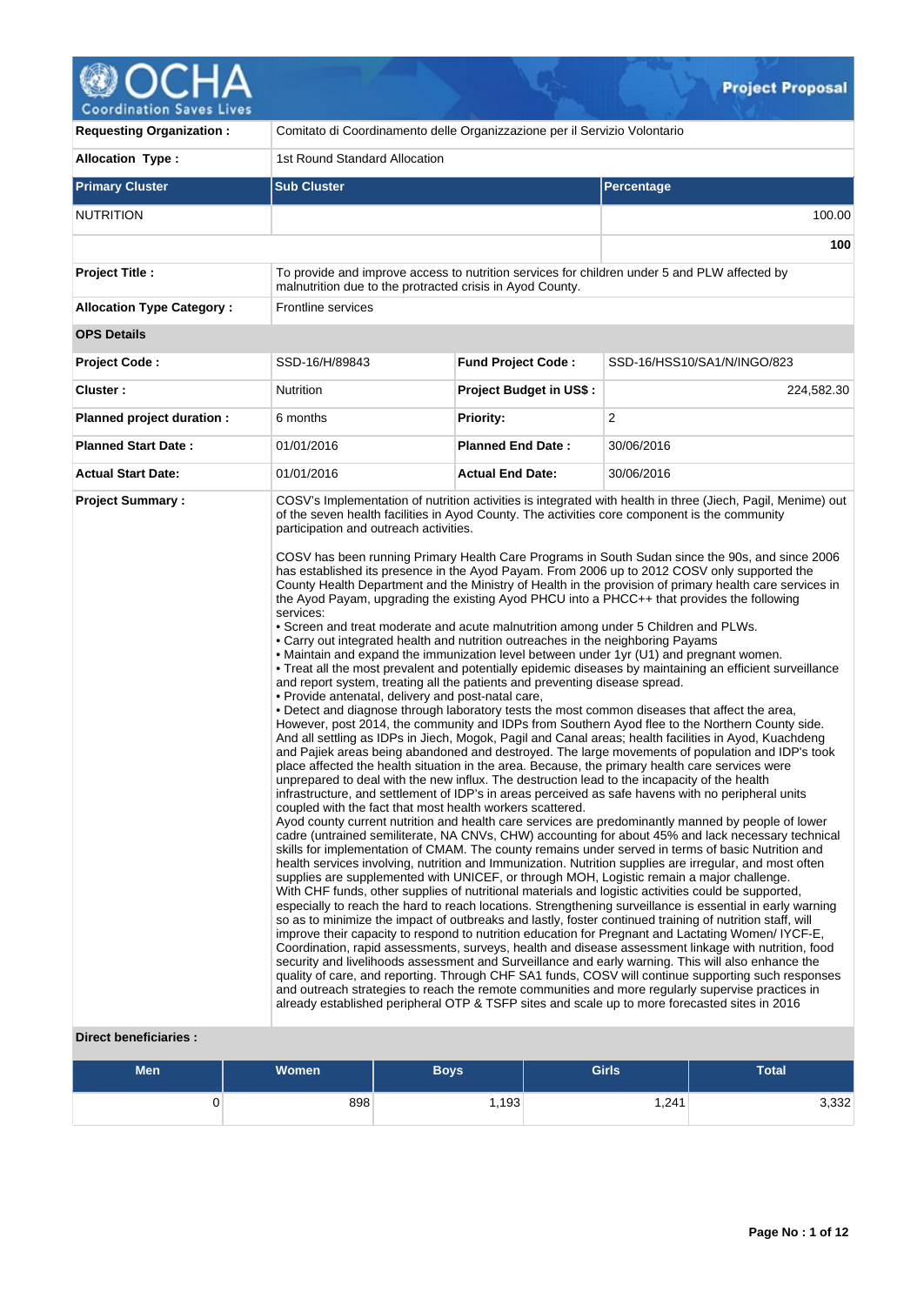## **Other Beneficiaries :**

| <b>Men</b> | <b>Women</b> | <b>Boys</b> | <b>Girls</b> | <b>Total</b> |
|------------|--------------|-------------|--------------|--------------|
| 0          |              | 1,193       | 1,241        | 2,434        |
| 1,781      | 898          | 1,193       | 1.241        | 5,113        |
| 5,819      |              | 2,465       | 3,672        | 17,672       |
| 0          | 860          | 0           | 0            | 860          |
|            |              |             | 5,716        |              |

# **Indirect Beneficiaries :**

## **Catchment Population:**

## **Link with allocation strategy :**

The project will support response and resilience in the conflict affected area of Ayod county where about 70% of the populations are living in displacement. Response efforts in 2015 faced significant challenge with reduction in nutrition sites as security and weather situations limited access. The funds will enhance efforts to scale-up outreach activities to reach more malnourished children in Wau and Pagil Payams. With the unpredictable security situation in Ayod County, COSV will hope to conduct more short assessments in accessible areas to determine nutrition situations, coupled with continued nutrition reporting.

In line with the first cluster priority 'deliver quality, life –saving, management of acute malnutrition for at least 70% SAM cases and 78.6% of MAM cases in less than five girls and boys. 60% of PLW, and other vulnerable groups living in the malnutrition conflict affected County of Ayod. COSV aims to address malnutrition through elements of the Community-Based Management of Acute Malnutrition (CMAM) by targeting children under five, PLW, and other vulnerable groups.

Since 2012, COSV has been screening and managing children under5 and PLW for acute and moderate malnutrition in both the facility and community outreach. COSV will continue to support life saving initiatives at Outpatient Therapeutic Programmes (OTPs) and Targeted Supplementary feeding Program to address SAM and MAM in children aged 6-59 months. Referrals system is made for patients to secondary facilities (Jiech) for Stabilization care in the case of severe acute malnutrition with medical complications. To improve the standard of treatment, COSV ensures all key mobile clinic staff are trained in the Integrated Management of Severe Acute Malnutrition (IMSAM) which promotes the identification and treatment of SAM in line with the GoSS MoH guidelines and Sphere standards. COSV's approach to the cluster's second objective; 'Provide access to integrated programs preventing under nutrition for at least 60 per cent of girls and boys aged 0-59 months, pregnant and lactating women, and other vulnerable is grounded on a holistic approach. As part of COSV's integrated primary health care programmes, COSV continues to coordinate activities with one another to address the underlying causes of malnutrition in 2016 and through to 2017. Other preventative measures include all COSV clinic staff and volunteers being trained on Infant and Young Child Feeding (IYCF) to make sure that all appropriate clinic activities, including the Post Natal Care (PNC), OTP and health education, will include appropriate messaging on IYCF, with particular attention being paid to exclusive breastfeeding and complementary feeding. Vitamin A supplementation is given to all EPI and OTP beneficiaries, according to GoSS MoH guidelines. In relation to the third priority for the nutrition cluster on, 'Ensure enhanced needs analysis of the nutrition situation and enhanced monitoring and coordination of response COSV has demonstrated adequate nutrition emergency response capacity in RRMs, having taken lead in health and Nutrition responses to large scale displacement following the Ayod conflict in April 2014; IDPs in Wau Payam (Jiech), Pajiek (Gorwai), Pagil Payam, and Mogok (Haat) 2014. COSV maintains the capacity for rapid nutrition assessments and SMART Survey in 2015 with trained nutrition staff both at national and community level.

Preparedness measures focus on training, prepositioning of stocks such as Plumpy Nut and supporting state and national-actors. COSV continues to support coordination mechanisms to strengthen the quality of emergency preparedness and response at a national and state level. COSV will continue to act as the Ayod Focal Point for Health in 2016 and attend the Jonglei State quarterly meetings and reviews

## **Sub-Grants to Implementing Partners :**

| <b>Partner Name</b>                                    | <b>Partner Type</b> |  | <b>Budget in US\$</b>       |  |  |  |  |  |  |  |  |  |
|--------------------------------------------------------|---------------------|--|-----------------------------|--|--|--|--|--|--|--|--|--|
|                                                        |                     |  |                             |  |  |  |  |  |  |  |  |  |
| Other funding secured for the same project (to date) : |                     |  |                             |  |  |  |  |  |  |  |  |  |
| <b>Other Funding Source</b>                            |                     |  | <b>Other Funding Amount</b> |  |  |  |  |  |  |  |  |  |
|                                                        |                     |  |                             |  |  |  |  |  |  |  |  |  |
| Organization focal point:                              |                     |  |                             |  |  |  |  |  |  |  |  |  |

# **Name Title Email Phone** Paolo Comoglio **Legal Representative** paolo.comoglio@cosv.org +39 022822852 Khawater Makki Country Head of Programmes projectmanager.cosv@gmail.com +211920429262 Wilfred Wanyanga **Health Programmes** Manager cosvnyal@gmail.com +211921296316 **BACKGROUND 1. Humanitarian context analysis**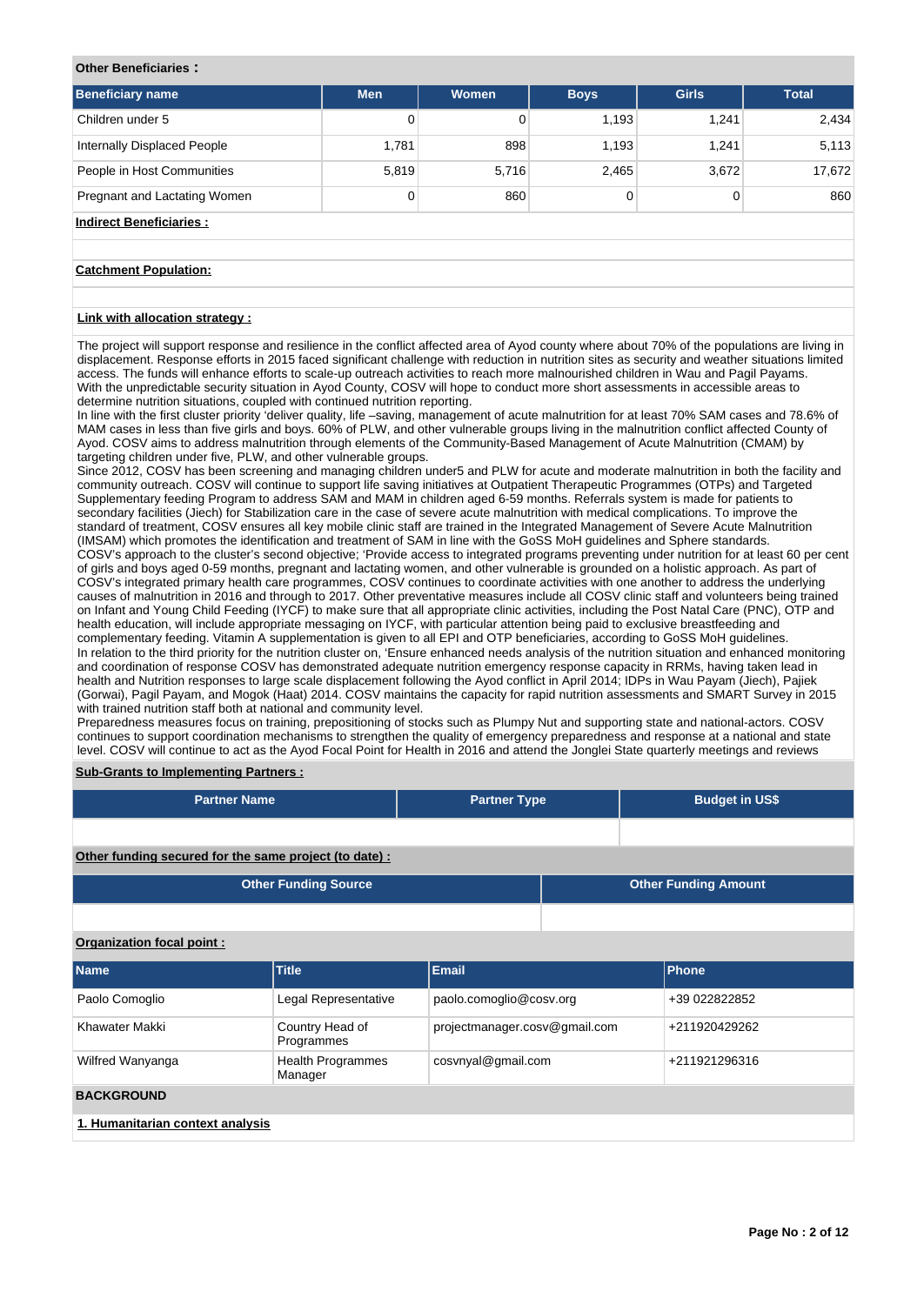Nutrition Indicator in Ayod county is among the most alarming in South Sudan. This scenario is further compounded by insecurity and flooding with resultant displacement within this county. Large scale armed action and fighting in Ayod town in 27th April 2014 resulted in the estimated displacement of 120,000 individuals, largely to Jiech, Gorwai, Magok and Pagil payams. Population movement to and back froth 4 payams has been occurring with 147,667 individuals registered by the WFP from July 2014 to date. On 10th July 2014 another fighting broke out in Ayod which led to further displacement, the fighting continued throughout the year 2015 in the neighboring states of Unity and upper Nile , and Ayod county continue to welcome more IDPS as it is considered as the refuge county for people running from violence in their areas. No accurate number of IDPS is provided, due to the continues movement of the IDPs within the County seeking humanitarian assistant and security, however a 64,058 people are estimated to be internally displaced in Ayod County.

In May 2015, COSV conducted the Ayod County Rapid SMART survey; its results showed a very critical level of acute malnutrition (GAM of 22.9 % (18.7 - 27.7 95% C.I) and SAM of 5.8 % (3.6 - 9.1 95% C.I.) above the WHO emergency threshold. The rate of underweight children (16%) found by the survey is alarming, with a higher prevalence in the youngest male population (17.4%) as well, while the level of stunting (10.3%) falls within the acceptable range, with girls having a higher prevalence than boys. Also, levels of MAM (35.78%) in screened pregnant and lactating women (PLW) raised high concern. Furthermore the August – September 2015 integrated food security phase classification for the classification, ROSS, Ayod is still considered in crisis phase and the situation is unlikely to change. COSV currently supports a total of 3 OTPs (Jiech, Pagil, and Menemie) and 2 TSFPs (Jiech, Pagil). 1 SC (Jiech) In 2016, COSV looks forward to operate another SC in Pagil. And expand the outreach activities to reach more communities in Pagil and Wau Payams. COSV is a recipient of RRHP (Rapid Response Health Program) to continue supporting Ayod County and beyond. In addition, to a curative response COSV implements Mother Support group circles a mechanism to tackle the underlying causes of malnutrition. Targeted participants included adults from households who had either themselves or children under five in their care been affected by moderate and/or severe malnutrition and enrolled in the TSFP/OTP programs. Key activities under mother support groups included dissemination of health and nutrition education. This approach increases household's resilience to shocks which contribute to malnutrition. Given the likelihood of ongoing instability in South Sudan, COSV is committed to maintaining a flexible emergency response capacity to respond to needs in existing and new operational areas. COSV will continue to build the capacity of the respective County Health Departments (CHDs) to manage nutrition delivery and to develop emergency response plans together with community stakeholders. IYCF sessions are contingent to the success of the preventative interventions of this programme.

On the other hand ,Ayod county current health care services are predominantly manned by people of lower cadre (CHW, untrained semiliterate Assistant CHWs, MCHWs or much lower), with CHW/MCHW accounting for about 12%. The county remains underserved in terms of basic health services involving Curatives, Reproductive health, nutrition and Immunization. MoH supplies of routine medical kits, is irregular, and most often supplies are supplemented with IMA (RRHP) Kit supplies. Logistic remain a major challenge. With CHF funds, other supplies of laboratory materials and logistic activities could be supported, especially to reach the hardly accessible locations. Strengthening surveillance is essential in early warning so as to

### **2. Needs assessment**

COSV has participated in the IRNA's in Ayod County (COSV) and has been an active contributor to the IRNA needs assessment framework (NAF) and health sector response plan of the 2016 Consolidated Appeal Process (CAP). Seeking a more focused humanitarian response to better-targeted interventions for 2016. COSV is an active member in the Health and nutrition forum groups that prepared for the CAP, and is heavily involved in the workshop for the CAP 2015-2016. COSV participated in CHF SA1 2016 health, nutrition and access to services held in cooperation with the health cluster on 17th October to identify ways to integrate and mainstream nutrition in the health projects. COSV in partnership with Jonglei SMOH, Ayod County health department represented County in quarterly in Bor SMoH and all health projects which enriched the knowledge and awareness of all aspects of the needs of the most vulnerable communities. Participation in the Cluster system allowed COSV to more actively coordinate with other relevant actors in order to determine the urgent needs of the most vulnerable populations in the SPLM-IO and to plan a response that actively protects them from some of the risks inherent in their lack of adequate and safe access to health care. COSV's community mapping and assessments assess vulnerability and protection risks together with beneficiaries' health status, availability of health services, access to water and sanitation and livelihood priority needs. It provides demographic information on populations, key health problems; level of health services including cost/distance; availability of existing or future MoH services; availability of private health providers; availability of basic services such as transportation etc.; level of access to neighboring villages and towns. In addition to movement and access restrictions, the mapping took into consideration integrated protection risks that result in heightened humanitarian needs, including settler/soldier violence/harassment, whether or not communities are located in, near, or are otherwise affected by access-restricted areas of settlements/closed military zones. Through this process, COSV collected data about health services in five IDP sites of Jiech, Gorwai, Menime, Pagil and Mogok complementing from static to transient health facilities' mapping by the Ayod CHD with support from WHO and using data from the humanitarian response

Ayod county Rapid SMART survey conducted by COSV in May 2015, survey results showed a very critical level of acute malnutrition (GAM of 22.9 % (18.7 - 27.7 95% C.I) and SAM of 5.8 % (3.6 - 9.1 95% C.I.) which is above the WHO emergency threshold level. The rate of Underweight (16%) found by the survey is alarming, with a higher prevalence in the young male population (17.4%) as well, while the level of stunting (10.3%) falls in the acceptable range, with girls having a higher prevalence than boys. Also, levels of MAM (35.78%) in screened PLW raised high concern. These results are particularly alarming if we consider that the survey was conducted during the post-harvest and dry season, which is supposed to be the "better-off" period from the nutritional and health seeking access points of views, when a large part of the population has access to post-harvest aliments, to markets, and to health and ration services at the County's headquarters and Payams' PHCUs. Furthermore the August – September 2015 integrated food security phase classification for the classification, ROSS, Ayod is still considered in crisis phase and the situation is unlikely to change soon if not it is forecasted to get even worse. COSV's last ECHO project,which was retired on the 31st August, 2015 and CHF N/SRP R1 2015, COSV overall OTP performance indicators are: death rate <1%, Cure rate was>70% and defaulters was <6 %.

## **3. Description Of Beneficiaries**

COSV targets the populations most vulnerable to acute malnutrition and micronutrient deficiencies for this intervention. These are: boys and girls under five years, pregnant and lactating women, and other vulnerable groups in Ayod County ,whether host communities or

IDPs in host communities and IDPs in spontaneous settlements and collective centers Indirect beneficiaries of nutrition programming include caretakers of infants and young children and wider community members targeted by nutrition community sensitization and public health/ nutrition education activities of both men and women. County health department staff, health workers, community nutrition volunteers, home health and hygiene promoters (both men and women) also benefit from training and capacity building in nutrition in emergencies provided by COSV.

The total direct beneficiaries are 64,058 include:

• 3.592 Women

• 4,772 Girls

• 4,966 Boys

The beneficiaries are estimated based on the RRM sites registered beneficiaries who received services of general food rations, curatives, promotive and preventive health care including capacity building.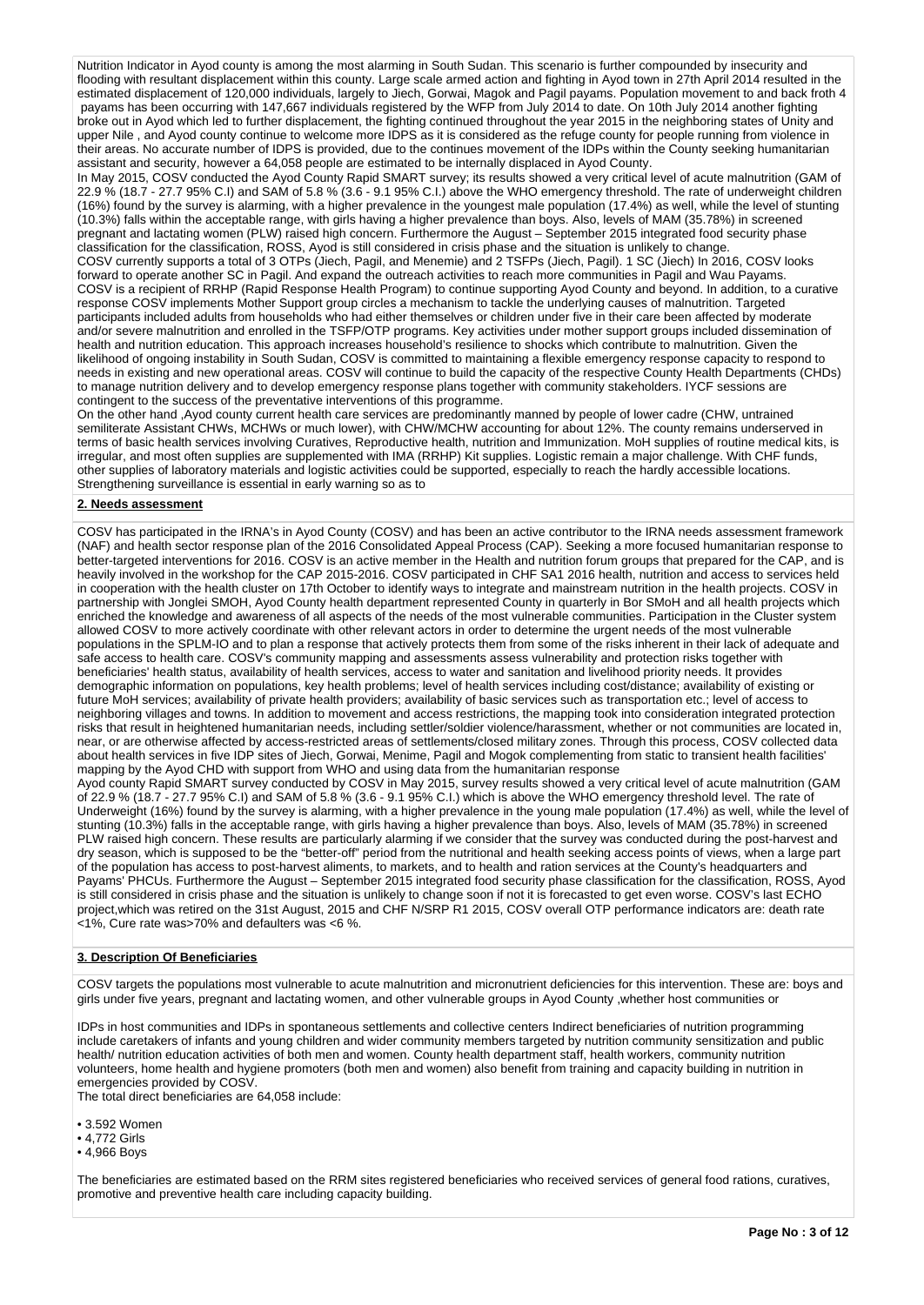## **4. Grant Request Justification**

CHF 2016 funds would enable COSV to extend current achievements from its 2015 allocation and fill a substantial proportion of a funding gap of \$ 700,000.COSV's nutrition funding is partially supported by OFDA in Jiech, Pagil and Menieme for this emergency in Ayod County, in addition to donations in kind (DIK) from UNICEF ( through the MOH) of Plumpy. COSV remains concerned that key components of nutrition services remain neglected, particularly the, nutrition outreach, rehabilitation, logistical support and staffing. Furthermore, In collaboration with the Ministry of Health (MoH) under County Health Department (CHD) in 2016, COSV will expand outreach activities to reach more community, and improver the program integration with health in the hard to reach areas in Ayod County where COSV is implementing health program.

The existing 3 OTPs with funds required to cover additional training and supplies. As the current crisis unfolds and the situation in communities evolves, support is required to ensure that the response to the nutrition needs of children under five in both host and IDP communities is adequate to prevent the deterioration of health status. COSV is requesting funds from CHF to conduct outreach nutrition services through mobile units (one in Jiech, one in Pagil, two in Haat and Menime) in order to respond to the increased likelihood of multiple host communities in the county experiencing dramatic population increases as a result of the influx of IDPs. It is imperative that these nutrition services are provided as IDPs will have suffered loss of livelihoods and will subsequently be unable to afford food stuffs. Furthermore, the influx of IDPs alongside the reduction in food stuffs produced as a result of conflict and violence will increase market prices and render food unaffordable. It is therefore essential that COSV continues to maintain nutrition services that it currently provides in the county to host communities affected by conflicts and violence whilst scaling up its emergency response health services for IDPs seeking refuge in COSV's operational areas

Objectives of the Project:

COSVs approach is aimed at providing a holistic and continual care to TSFP (U5s MAM & PLWs) and IFP (TB & KA long term in and outpatients) under one establishment. The 2015 Rapid SMART survey recommended that: there is need for a continued high roll out of nutrition programs in order to increase the access of the program by the local community. COSV resorted to opening up for more interventions to improve the nutrition status in Ayod County. Ayod county is also Kala Azar endemic zone and with the current drivers and high case load in Akobo 133, Lankien 1336 and Pagil 176 in Ayod and with the former proximity and with active trade routes to Ayod County will play as a conduit for active transmission of Kala- Azar. Moreover in 2013, experienced one major health outbreak scenarios (measles in Menime (Northern) and Ayod proper (Southern). Last but by no means the least. There are periods of ruptures out and irregular supply of quarterly basic essential emergency supplies in Ayod County and facilities which are equally dilapidated and lack adequate storage capacity for essential nutrition and medical supplies.

## **5. Complementarity**

### Synergies with other actions

The proposed action will improve the preparedness and response capacity of the existing primary health care system. The core of the program is the RRHP – Rapid Response Health Project, a program that aims at building the transition between the humanitarian response and the development intervention. It is a performance based program that evaluates the performance of the County Health department, the Primary health care centers and units to provide primary health care services according to a set of quality indicators set by the Ministry of Health. The main role of COSV is to support the CHD to plan, provide and supervise the services in the county.

The following are the main activities under RRHP:

- Support to cold chain and EPI activities,
- Integrated outreach activities.
- Trainings to be addressed to PHCC's and PHCU's staff,
- Procurement, transport and delivery of basic drugs, kits and reagents
- Health and nutrition Facilities rehabilitations.

### **LOGICAL FRAMEWORK**

#### **Overall project objective**

Improve access to management of acute malnutrition and prevention to reduce mortality and morbidity for at least 70% of girls and boys aged 0 59 months, pregnant and lactating women, and other vulnerable groups living in conflict affected area of Ayod County.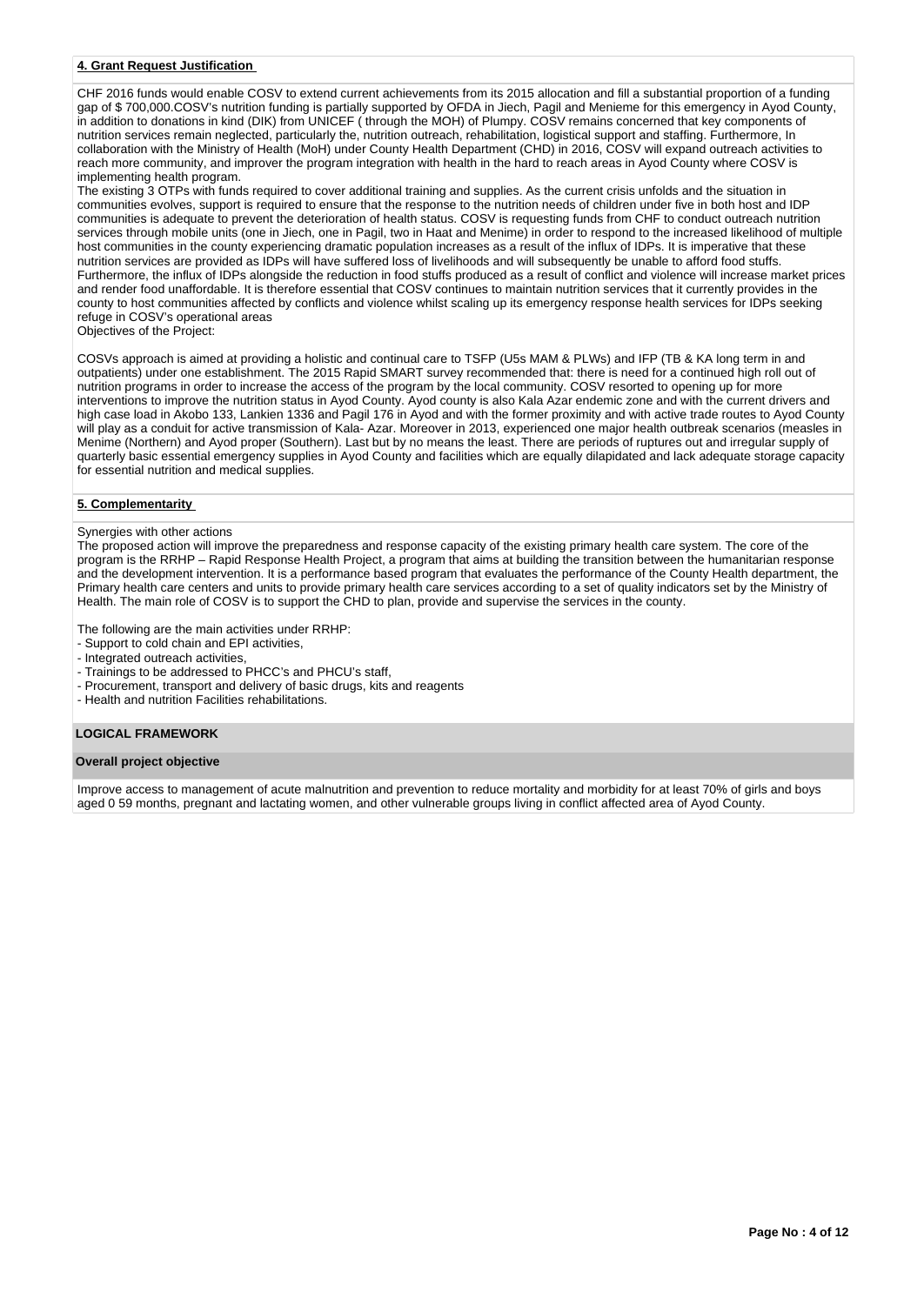| <b>NUTRITION</b>                                                                                                                 |                                                                                                                   |                                 |  |  |  |  |  |  |  |  |  |
|----------------------------------------------------------------------------------------------------------------------------------|-------------------------------------------------------------------------------------------------------------------|---------------------------------|--|--|--|--|--|--|--|--|--|
| <b>Cluster objectives</b>                                                                                                        | Strategic Response Plan (SRP) objectives                                                                          | <b>Percentage of activities</b> |  |  |  |  |  |  |  |  |  |
| CO1: Deliver quality lifesaving management<br>of acute malnutrition for the most vulnerable<br>and at risk                       | HRP 2016 SO1: Save lives and alleviate<br>suffering through safe access to services and<br>resources with dignity | 55                              |  |  |  |  |  |  |  |  |  |
| CO <sub>2</sub> : Increased access to integrated<br>programmes preventing under-nutrition for<br>the most vulnerable and at risk | HRP 2016 SO1: Save lives and alleviate<br>suffering through safe access to services and<br>resources with dignity | 25 <sub>1</sub>                 |  |  |  |  |  |  |  |  |  |
| CO3: Ensure enhanced needs analysis of<br>nutrition situation and robust monitoring and<br>effective coordination of responses   | HRP 2016 SO2: Ensure communities are<br>protected, capable and prepared to cope with<br>significant threats       | 20                              |  |  |  |  |  |  |  |  |  |

**Contribution to Cluster/Sector Objectives :** Contribution to Cluster/Sector Objectives : COSV activities will contribute to Cluster objectives by strengthening the implementation of the following key activities which are in line with the cluster priorities:

• Management of acute malnutrition: Treatment for SAM and MAM in children U5 years, PLW and other vulnerable groups

• Treatment for SAM and MAM in children U5 years, PLW and other vulnerable groups with focus on strengthening the nutrition program and integrated to the existing health program.

• Screening of children under 5 and PLWs to identify SAM and MAM cases through static (PHCC, PHCU) and scale up the outreach activities.

• Prevention of acute malnutrition in the vulnerable population targeted (screening, optimal IYCF, nutrition education, Provide micronutrient supplementation to children U5 and PLW).

• Protect, promote and support appropriate infant and young child feeding practices through mothers support groups, awareness activities on optimal nutrition practices.

• Conducting a small scale SMART survey in the county to assess the nutrition status as well as evaluate the impact of project and inform relevant stakeholders.

### **Outcome 1**

Deliver quality, life –saving, management of acute malnutrition for at least 70% SAM cases and 75% of MAM cases in all define vulnerable girls and boys, PLW, and other vulnerable groups living in the malnutrition high burden Payams of Ayod County.

## **Output 1.1**

## **Description**

The treatment of acute malnutrition among IDPs and host communities in hard-to access area enhanced through an integrated and community based approach: The proposed project responds to health, under-nutrition and protection its causes in emergencies by providing interventions to treat MAM and SAM, multi-sectoral interventions of health, and food assistance, WASH sectors that tackle the immediate causes of under-nutrition. In addition, infant and young child feeding within the emergency context will be supported and provision of micronutrients emphasized. The nutrition and health team shall work together to detect and manage common disease conditions that can predispose children and adults to malnutrition, including soft WASH activities. 300 children are targeted for measles immunization. The project will ensure cross-cutting issues are included like Gender; HIV and AIDS activities are incorporated in implementation.

### **Assumptions & Risks**

Security situation remains unpredictable, however and project location is accessible. The situation allows project staff and partners to freely operate and access project locations and beneficiaries.

SMOH will continue to allow the project to use their facilities and cold chain equipment

### **Activities**

**Activity 1.1.1** 

Treatment of children for SAM with medical complications and without medical complications at 3 ITP's and OTP of Ayod County.

### **Activity 1.1.2**

Provision of essential life saving nutrition services for a total target of {2434 (F:1241) (M:1193)} under 5 malnourished children860) pregnant and lactating mothers, and other vulnerable groups in the 3 OTP sites of Ayod County.

#### **Activity 1.1.3**

Community mobilization and advocacy for; sensitization, screening, detection and referral of acute malnutrition, Infant and Young child feeding support and behavior change communication.

#### **Activity 1.1.4**

Micronutrient Supplementation, for children under five(2434) and Pregnant and Lactating Women (860 mothers) This shall be based on Vitamin A for children, Iron and Folic acid supplementations for mothers, all as a routine service through the respective departments (Nutrition and Maternity).

## **Activity 1.1.5**

Improve community outreach and early identification and referrals of SAM and MAM cases among children under-five, PLWs, and other vulnerable groups.

### **Activity 1.1.6**

Train and strengthen management capacities of Ayod County health department on the management of SAM, MAM, and IYCF in emergency settings.

Training will be as on-job training during support, supervision to strengthen practices. Formal sessions will also be planned for new staffs engaged, focusing on essential strengthen management capacities of Ayod County health department on SAM, MAM, and IYCF in emergency settings.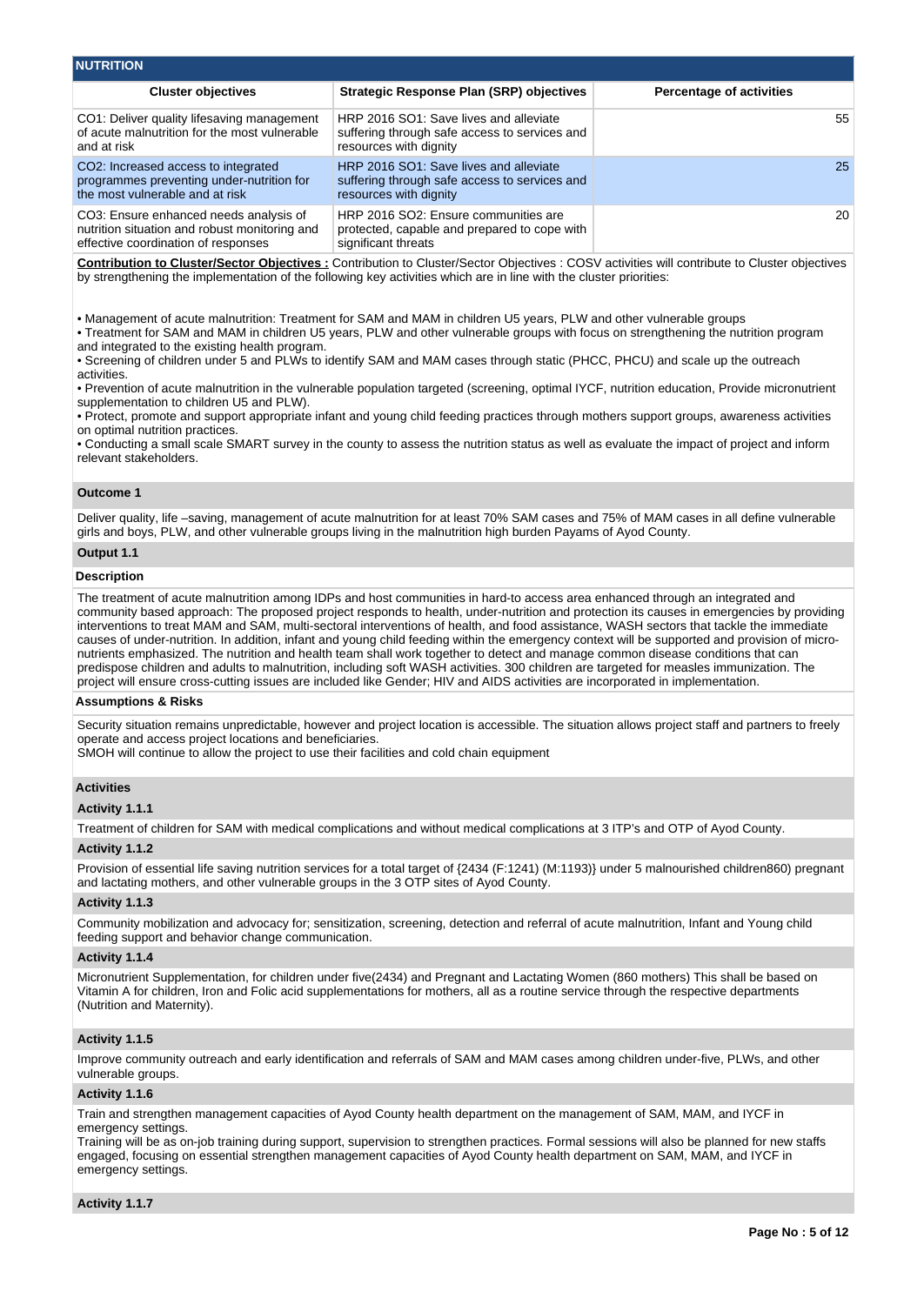Conduct integrated health and nutrition assessments for emergency responses

#### **Indicators**

|                     |                                                              |                                                                                                                      | <b>End cycle beneficiaries</b> |                            |            |                   | End<br>cycle  |
|---------------------|--------------------------------------------------------------|----------------------------------------------------------------------------------------------------------------------|--------------------------------|----------------------------|------------|-------------------|---------------|
| Code                | <b>Cluster</b>                                               | <b>Indicator</b>                                                                                                     |                                | <b>Women</b><br><b>Men</b> |            | <b>Boys</b> Girls | <b>Target</b> |
| Indicator 1.1.1     | <b>NUTRITION</b>                                             | Frontline services # of children (under -5)<br>supplemented with Vitamin A                                           |                                |                            | 7,20<br>2  | 7,50              | 14,709        |
|                     | <b>Means of Verification:</b> Site Monthly nutrition reports |                                                                                                                      |                                |                            |            |                   |               |
| Indicator 1.1.2     | <b>NUTRITION</b>                                             | Frontline services # of children (12 -59 months)<br>dewormed                                                         |                                |                            | 37,9<br>33 | 39,4<br>82        | 77,415        |
|                     | <b>Means of Verification:</b> Site Monthly nutrition reports |                                                                                                                      |                                |                            |            |                   |               |
| Indicator 1.1.3     | <b>NUTRITION</b>                                             | % of SAM children reached (Performance of<br>SAM program - Overall SAM program cure rate<br>(SPHERE standards > 75%) |                                |                            |            |                   | 1,276         |
|                     | <b>Means of Verification:</b> Site Monthly nutrition reports |                                                                                                                      |                                |                            |            |                   |               |
| Indicator 1.1.4     | <b>NUTRITION</b>                                             | % of MAM children reached (Performance of<br>SAM program - Overall SAM program cure rate<br>(SPHERE standards > 75%) |                                |                            |            |                   | 1,158         |
|                     | <b>Means of Verification:</b> Site Monthly nutrition reports |                                                                                                                      |                                |                            |            |                   |               |
| Indicator 1.1.5     | NUTRITION                                                    | % of PLW reached                                                                                                     |                                |                            |            |                   | 860           |
|                     | <b>Means of Verification:</b> Site Monthly nutrition reports |                                                                                                                      |                                |                            |            |                   |               |
| $\bigcap_{i=1}^{n}$ |                                                              |                                                                                                                      |                                |                            |            |                   |               |

**Outcome 2**

Improved emergency nutrition and healthcare response to prevent and cure common health problems associated with under-nutrition among most vulnerable population.

## **Output 2.1**

#### **Description**

Emergency integrated nutrition and healthcare response to prevent and cure common health problems associated with under-nutrition among most vulnerable population improved: Children under five years shall be treated at OPD of targeted health facilities using the IMCI approach. Pregnant mothers shall be screened for maternity services and nutrition support. Other patients diagnosed with TB, Kala-azar and or HIV shall benefit from nutrition services too. All these departments shall have a linkage of referral to nutrition unit/team.

## **Assumptions & Risks**

Security situation remains unpredictable, however and project location is accessible. The situation allows project staff and partners to freely operate and access project locations and beneficiaries.

SMOH will continue to allow the project to use their facilities and cold chain equipment.

## **Activities**

## **Activity 2.1.1**

Treatment of common childhood illnesses (measles, diarrhea, malaria, ARI) and de-worming. Each health unit shall be provided with a photocopy of IMCI guideline of MoH. This shall be a basis of supervision on IMCI practice. Deworming is important in all departments where children above 1 year, access health services.

### **Activity 2.1.2**

Conduct Rapid Response outreaches that Integrate Nutrition and health interventions A mobile team of health & nutrition workers shall be set up to conduct missions from Juba to strengthen capacity of local staffs, and respond to emergencies.

## **Indicators**

|                                |                                                               |                                                                                                                                             |            | <b>End cycle beneficiaries</b> |  | <b>End</b><br>cycle |               |  |  |  |  |  |
|--------------------------------|---------------------------------------------------------------|---------------------------------------------------------------------------------------------------------------------------------------------|------------|--------------------------------|--|---------------------|---------------|--|--|--|--|--|
| Code                           | <b>Cluster</b>                                                | <b>Indicator</b>                                                                                                                            | <b>Men</b> | <b>Women</b>                   |  | Boys  Girls         | <b>Target</b> |  |  |  |  |  |
| Indicator 2.1.1                | <b>NUTRITION</b>                                              | % of 6-59 moth children enrolled in TSFP and<br>treatment of common childhood illnesses<br>(measles, diarrhea, malaria, ARI) and de-worming |            |                                |  |                     | 2,435         |  |  |  |  |  |
|                                | <b>Means of Verification:</b> Site Monthly nutrition reports  |                                                                                                                                             |            |                                |  |                     |               |  |  |  |  |  |
| Indicator 2.1.2                | <b>NUTRITION</b>                                              | Frontline services # SMART surveys undertaken -<br>Post-harvest                                                                             |            |                                |  |                     | 2             |  |  |  |  |  |
|                                | <b>Means of Verification</b> : Site Monthly nutrition reports |                                                                                                                                             |            |                                |  |                     |               |  |  |  |  |  |
| Output 2.2                     |                                                               |                                                                                                                                             |            |                                |  |                     |               |  |  |  |  |  |
| <b>Description</b>             |                                                               |                                                                                                                                             |            |                                |  |                     |               |  |  |  |  |  |
|                                |                                                               | Case detection and referral for treatment (TSFP program performance for MAM <3% death rate, cure rate is>75% and defaulted is <15%).        |            |                                |  |                     |               |  |  |  |  |  |
| <b>Assumptions &amp; Risks</b> |                                                               |                                                                                                                                             |            |                                |  |                     |               |  |  |  |  |  |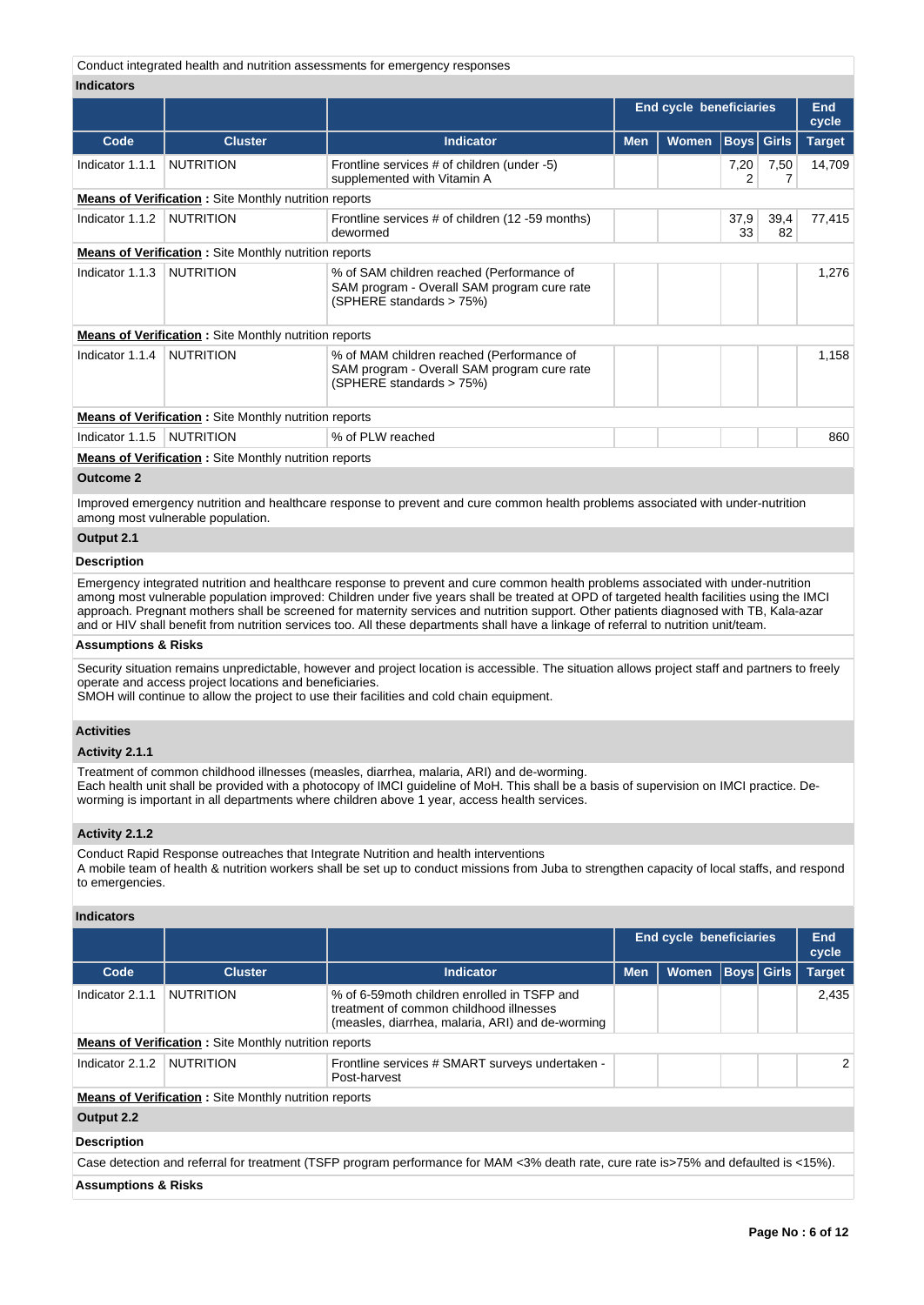Community are positive to mass mobilization for MUAC screening and referrals; Security situation allows access to remote locations for outreaches

## **Activities**

## **Activity 2.2.1**

Maintaining the establishment of 3 new OTP/TSFP sites for management of SAM and MAM.

## **Activity 2.2.2**

Conduct IYCF education at community level and provision of Vitamin A supplementation.

## **Activity 2.2.3**

Train nutrition staff on rapid nutrition assessments and provision of basic nutrition care

#### **Indicators**

|                 |                                                              | <b>End cycle beneficiaries</b>                                                                                                      |            |              |  |                   |               |  |  |  |  |  |  |  | End<br>cycle |
|-----------------|--------------------------------------------------------------|-------------------------------------------------------------------------------------------------------------------------------------|------------|--------------|--|-------------------|---------------|--|--|--|--|--|--|--|--------------|
| Code            | <b>Cluster</b>                                               | <b>Indicator</b>                                                                                                                    | <b>Men</b> | <b>Women</b> |  | <b>Boys</b> Girls | <b>Target</b> |  |  |  |  |  |  |  |              |
| Indicator 2.2.1 | <b>NUTRITION</b>                                             | Frontline services # of pregnant and lactating<br>women and caretakers of children 0-23 months<br>reached with IYCF-E interventions | 0          | 393          |  |                   | 393           |  |  |  |  |  |  |  |              |
|                 | <b>Means of Verification: Verification: Training reports</b> |                                                                                                                                     |            |              |  |                   |               |  |  |  |  |  |  |  |              |
| Indicator 2.2.2 | <b>NUTRITION</b>                                             | Number of healthcare workers trained on CMAM<br>according to minimum requirements set by<br>the cluster                             |            |              |  |                   | 35            |  |  |  |  |  |  |  |              |
|                 | <b>Means of Verification:</b> Training reports               |                                                                                                                                     |            |              |  |                   |               |  |  |  |  |  |  |  |              |
| Indicator 2.2.3 | <b>NUTRITION</b>                                             | Frontline services # of functional mother-to-<br>mother support groups                                                              |            |              |  |                   | 69            |  |  |  |  |  |  |  |              |
|                 | <b>Means of Verification:</b> Weekly/monthly site reports    |                                                                                                                                     |            |              |  |                   |               |  |  |  |  |  |  |  |              |

**Additional Targets :**

## **M & R**

## **Monitoring & Reporting plan**

The monitoring system will be based on 3 sets of indicators: efficiency indicators, touching the respect of time, expenditures, human resources and outputs; effectiveness indicators, measuring the usefulness of the project activities, and the achievement of intermediate and final objectives in terms of benefits produced by the project to the beneficiaries in emergency situations; context indicators, analyzing risk factors and project assumptions in order to keep track of sustainability from the beginning; such indicators are established at the starting of the project and revised midterm. An operational and accordingly inclusive Monitoring and Evaluation Plan will be developed in tracking progress in relation to the designed project log frame with which a monthly work plan for the execution of the activities will be derived. The performance indicators will be collected and reported monthly using the nutrition cluster reporting tool that incorporates SC, OTP, and TSFP activities as well as children/PLWs screened, de-wormed and provided with micronutrient supplementation and capacity building of health staff. Data collected will at all times be disaggregated into sex, age, location to address and inform on cross cutting issues like gender and geographical position and this will commence as soon as possible. The nutrition coordinator in collaboration with support of nutrition officer and other nutrition workers dislocated in the different location will be in charge of the continuous follow up, gathering data, process them and report to the management. All deviations between planned indicators and measured data will be reported in real time to the project management, which will be in charge of taking remedial actions when appropriate.

Transmission of data and communication among facilities will be done through Thuraya phones and local Codan radio network available in community to link the health facilities. The Use of Thuraya is not cost-effective, though the last resort to difficult situations of accessing basic information and updates on progress activities, and supply needs. The only cost-effective means that will be used for data collection and transfer will be manual collection of hard copy papers from various field locations, based on flight schedules and team movement. The installation of Internet at a base in Jiech is supporting data transfer to the coordination office. Moreover, both county administrator and director will conduct monthly visits in order to track progress and to communicate to the donor any challenges encountered.

The monthly performance indicators will inform and guide on the course of action to ensure we meet the standards by aligning the project to meet the desired objectives. Monthly reports will be verified by expat staff for completeness, and correctness.

Adequate report forms, register books from MoH, and all necessary record materials shall be put in place. The Project manager and the Country coordinator shall be the focal persons for M&E activities involving financial and technical aspects respectively. Activity plans shall be broken down into weekly and monthly schedules, at PHCC/PHCU and for outreach programs to guide project implementation. Quarterly review and planning meetings among staffs will be conducted to ensure project objectives are met and challenges are communicated and addressed accordingly, targets are achieved and the acceptable standards for the specified indicators achieved. Monthly reports will be communicated to all the relevant stake holders (Nutrition cluster, CHD) and in addition a midterm report and a final comprehensive end of term report showing the progress of the indicators will be prepared to communicate to all project stakeholders on the progress/achievement of the project.

## **Workplan**

| <b>Activitydescription</b>                                                                                                                                                                                                                                  | Year   1   2   3   4   5   6   7   8   9   10   11   12 |         |          |     |              |    |  |  |  |
|-------------------------------------------------------------------------------------------------------------------------------------------------------------------------------------------------------------------------------------------------------------|---------------------------------------------------------|---------|----------|-----|--------------|----|--|--|--|
| Activity 1.1.1: Treatment of children for SAM with medical complications and<br>without medical complications at 3 ITP's and OTP of Ayod County.                                                                                                            | 2016                                                    | $X$ $X$ | X        | X.  | X            |    |  |  |  |
| Activity 1.1.2: Provision of essential life saving nutrition services for a total target of<br>{2434 (F:1241) (M:1193)} under 5 malnourished children860) pregnant and<br>lactating mothers, and other vulnerable groups in the 3 OTP sites of Ayod County. | 2016                                                    | $X$ $X$ | $\times$ | IX. | $\mathsf{x}$ | ΙX |  |  |  |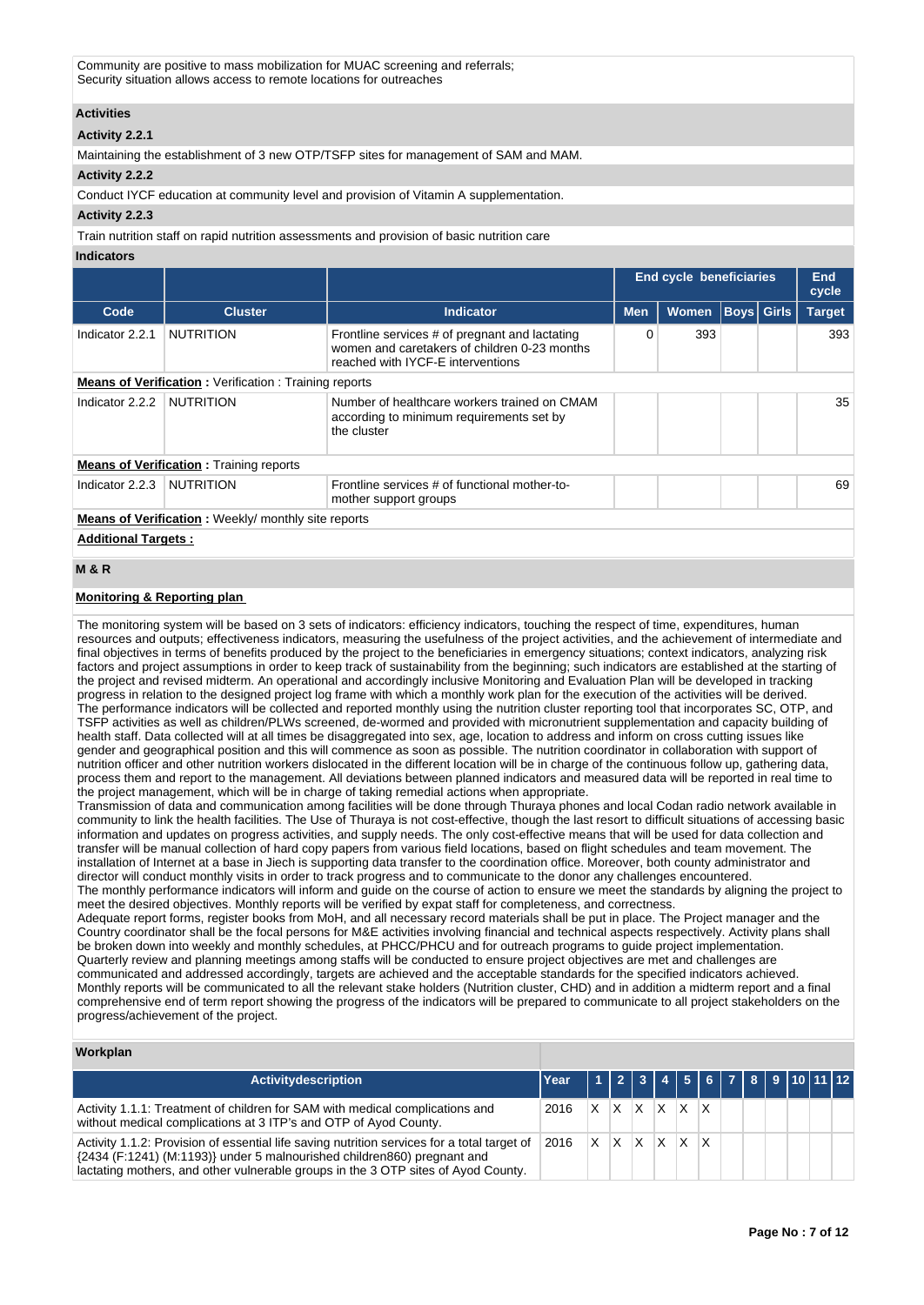| Activity 1.1.3: Community mobilization and advocacy for; sensitization, screening,<br>detection and referral of acute malnutrition, Infant and Young child feeding support<br>and behavior change communication.                                                                                                                                                                                                                                                     | 2016 | X        |                         | XX           | X.           | <b>X</b>        | X                       |  |  |  |
|----------------------------------------------------------------------------------------------------------------------------------------------------------------------------------------------------------------------------------------------------------------------------------------------------------------------------------------------------------------------------------------------------------------------------------------------------------------------|------|----------|-------------------------|--------------|--------------|-----------------|-------------------------|--|--|--|
| Activity 1.1.4: Micronutrient Supplementation, for children under five(2434) and<br>Pregnant and Lactating Women (860 mothers) This shall be based on Vitamin A for<br>children, Iron and Folic acid supplementations for mothers, all as a routine service<br>through the respective departments (Nutrition and Maternity).                                                                                                                                         | 2016 | $\times$ | $\mathsf{X} \mathsf{X}$ |              | ΙX.          | <b>X</b>        | $\overline{\mathsf{x}}$ |  |  |  |
| Activity 1.1.5: Improve community outreach and early identification and referrals of<br>SAM and MAM cases among children under-five, PLWs, and other vulnerable<br>groups.                                                                                                                                                                                                                                                                                           | 2016 | X.       | IX.                     | $\mathsf{X}$ | <b>X</b>     | X               | $\overline{\mathsf{x}}$ |  |  |  |
| Activity 1.1.6: Train and strengthen management capacities of Ayod County health<br>department on the management of SAM, MAM, and IYCF in emergency settings.<br>Training will be as on-job training during support, supervision to strengthen<br>practices. Formal sessions will also be planned for new staffs engaged, focusing<br>on essential strengthen management capacities of Ayod County health department<br>on SAM, MAM, and IYCF in emergency settings. | 2016 | X.       | ΙX.                     | ΙX.          | $\mathsf{X}$ | <sup>X</sup>    | $\overline{\mathsf{x}}$ |  |  |  |
| Activity 1.1.7: Conduct integrated health and nutrition assessments for emergency<br>responses                                                                                                                                                                                                                                                                                                                                                                       | 2016 |          |                         | X            | X            | X               |                         |  |  |  |
| Activity 2.1.1: Treatment of common childhood illnesses (measles, diarrhea,<br>malaria, ARI) and de-worming.<br>Each health unit shall be provided with a photocopy of IMCI guideline of MoH. This<br>shall be a basis of supervision on IMCI practice. De-worming is important in all<br>departments where children above 1 year, access health services.                                                                                                           | 2016 | $\times$ | $\mathsf{X}$            | Ιx.          | <b>X</b>     | $\mathsf{\chi}$ | $\overline{\mathsf{x}}$ |  |  |  |
| Activity 2.1.2: Conduct Rapid Response outreaches that Integrate Nutrition and<br>health interventions<br>A mobile team of health & nutrition workers shall be set up to conduct missions<br>from Juba to strengthen capacity of local staffs, and respond to emergencies.                                                                                                                                                                                           | 2016 |          |                         | X            |              | X               | $\overline{\mathsf{x}}$ |  |  |  |
| Activity 2.2.1: Maintaining the establishment of 3 new OTP/TSFP sites for<br>management of SAM and MAM.                                                                                                                                                                                                                                                                                                                                                              | 2016 | X        | <sup>X</sup>            | X            | X            | $\times$        | $\overline{\mathsf{x}}$ |  |  |  |
| Activity 2.2.2: Conduct IYCF education at community level and provision of Vitamin<br>A supplementation.                                                                                                                                                                                                                                                                                                                                                             | 2016 | $\times$ | ΙX.                     | IX.          | $\mathsf{X}$ | $\mathsf{X}$    | $\overline{\mathsf{x}}$ |  |  |  |
| Activity 2.2.3: Train nutrition staff on rapid nutrition assessments and provision of<br>basic nutrition care                                                                                                                                                                                                                                                                                                                                                        | 2016 |          | X                       | X.           | <b>X</b>     | $\times$        | $\overline{\mathsf{x}}$ |  |  |  |
| <b>OTHER INFO</b>                                                                                                                                                                                                                                                                                                                                                                                                                                                    |      |          |                         |              |              |                 |                         |  |  |  |

## **Accountability to Affected Populations**

Accountability: there are four stakeholders in the provision of aid assistance: the beneficiary community; the national/local authority; the donor and the aid agency. Within this relationship, COSV shall hold themselves accountable to both the beneficiary communities (that their needs for assistance and protection are met, with dignity) and the donors (that assistance is provided for the proposed purpose). Coordination among organizations is thus a key part of this principle. National/local authorities, on their part, shall hold themselves accountable for the protection, safety and well-being of populations living in areas over which they claim control. Moreover, entrench participation of affected populations, in particular women and children: COSV's humanitarian action tends to look at short-term needs and forget the responsibilities of the aid community to give sustainable aid in a way that realizes the right of affected populations to participate in decisions that affect their lives. It is, however, important to build on capacities in the affected population, and promote the participation of beneficiaries in all that we do.

#### **Implementation Plan**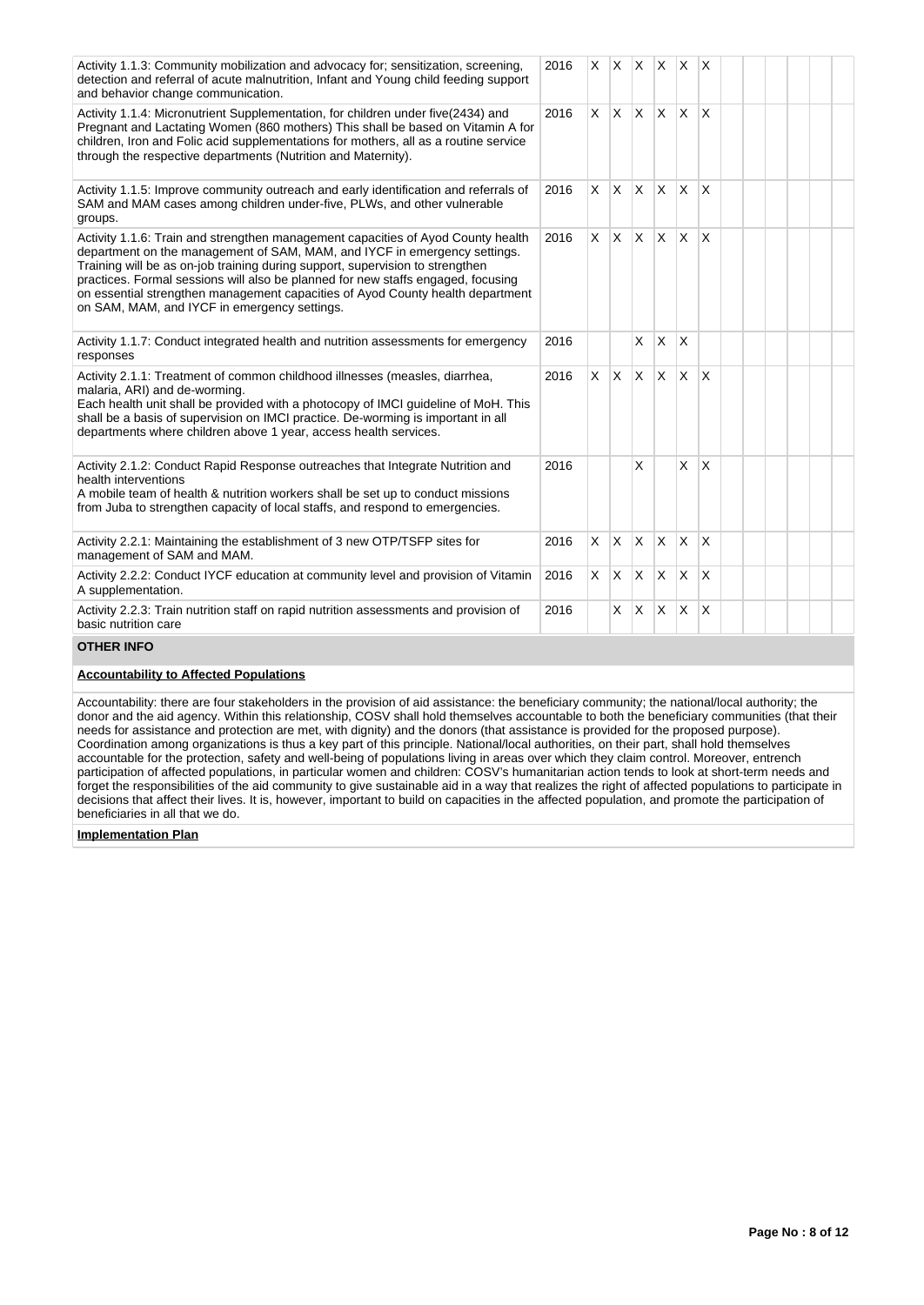The Implementation of nutrition activities will be integrated into the existing health structures of Jiech, Menime, and Pagil PHCUs with the participation of the community staffs. The program will scale up the outreach activities to reach more children in Wau and Pagil Payam. Jiech is the main centre for referral and treatment of SAM patients that require stabilization, Also supervision and coordination of nutrition activities for the PHCUs will be coordinated from Jiech centre. Implementation of the activities around the IDP areas shall be both fixed base (facility) and as outreaches to the community. IYCF activities shall be done as outreaches. Given that during rainy seasons, logistics activities are hampered, activities have been planned and supplies per-positioned in the main facility locations to ensure continuity in nutrition services.

COSV intends to work through community volunteers and Mother Support Groups, local authorities in order to enhance infant and young child feeding practices and referral mechanisms. Trained personnel shall be involved; CHW, MCHW, and Nutrition health workers. COSV expat team shall provide regular support and technical supervision as well as monitor the progress of the project.

OTP sites will be run with support from MOH and IMA. The WHO supports the existing health facilities in the treatment of Kala Azar and TB. Meeting partners help to re-align intervention areas are minimize duplication of service. This collaboration for emergency intervention is also important for COSV and partners to plan the transition of the project after the short response period, without creating gaps for COSV who is the lead health agency in the county.

One of the core elements of sustainable development is the genuine involvement of local partners, who can ensure and multiply the benefits of our interventions. As such, COSV relies on the assistance of local partners to implement its projects. Since their roles are crucial, COSV will constantly monitor and assess their performance as well as evaluate their work, to decide on whether to explore future partnerships. For the proposed action, COSV plans to collaborate with the following partners:

The Ayod County Health Department, Jiech PHCU+, Jiech Boma. Email: ayodchd@gmail.com

The county health department houses the oversight team. It also Chairs the County Healthy forums that have the responsibility for the development of comprehensive sector wide county health plan. The CHD guarantees the implementation of the health policy, co-ordinates with other authorities and actors and supervises specific area activities that include: Health coordination. Assessment and analysis of local health and managerial needs Contributions towards management of information systems. Implementation of health care and services. Monitoring and evaluation . Epidemiological surveillance. Boma Health Committees (BHCs)

They consist of elected community members. They should be representative of the whole community and must maintain a gender balance with women and men equally represented.

COSV has an ongoing commitment to decrease the vulnerability and support the host and the internally displaced population to improve their quality of life with dignity. Interventions applied within this Action - capacity building and skills upgrading of local communities as well as facilitating community networks - will increase the likelihood that these communities benefit well beyond the project period. The proposed Action falls within COSV's programme strategy and COSV's programming principles, namely to seek and advance lasting and fundamental changes by: Developing the self-reliance of Ayod County households; Working in solidarity with organisations that share COSV's commitment to improving the well-being of the IDP's; Promoting social and economic equity, particularly with respect to women and marginalized groups; Helping individuals and communities mobilise resources to meet their needs.

**Coordination with other Organizations in project area**

| Name of the organization                 | Areas/activities of collaboration and rationale |
|------------------------------------------|-------------------------------------------------|
| <b>INTERSORS</b>                         | <b>Protection and Food Security</b>             |
| <b>PAH</b>                               | WASH                                            |
| <b>ICRC</b>                              | Health (Medical Evacuation)                     |
| <b>Environment Marker Of The Project</b> |                                                 |

A: Neutral Impact on environment with No mitigation

#### **Gender Marker Of The Project**

2a-The project is designed to contribute significantly to gender equality

#### **Justify Chosen Gender Marker Code**

The proposed intervention aims to support basic health and nutrition needs of vulnerable populations in rural areas. Specifically, the nutrition support program will address pregnant women, as well as children under 5, being the most vulnerable groups in terms of malnutrition. In order to increase the awareness at community level on prevention of malnutrition education activities on key topics such as breastfeeding infant and Young child feeding and in the Context of HIV will be a major focus.

The implementation will also have special focus for women and children under 5, being the most vulnerable groups in terms of morbidity and mortality. Male involvement in nutrition education and awareness will be emphasized. Women recruitment shall be encourage, especially in reproductive health services and child care, with establishment of mother support groups to strengthen the women. Their action will have positive impact in the role of women in the households and community

### **Protection Mainstreaming**

During natural and man-made humanitarian emergencies, however, family and social structures are disrupted: adolescents may be separated from their families or communities, while formal and informal educational programs are discontinued and community and social networks break down. Adolescents may feel fearful, stressed, bored or idle. They may find themselves in risky situations that they are not prepared to deal with and they may suddenly have to take on adult roles without preparation, without positive adult role models or support networks. The loss of livelihood, security and the protection provided by family and community places adolescents at risk of poverty, violence and sexual exploitation and abuse (SEA). COSV will ensure making Interventions Accessible, Acceptable and Appropriate to Adolescents as well creating a referral mechanism with protection partners: Even in non-emergency settings, adolescents face inter-related barriers that prevent them from accessing facility-based RH services. These include: individual barriers, such as feelings of shame, fear or anxiety about issues related to sexuality and reproduction, lack of awareness about the services available, poor health, or advice-seeking behaviors and the perception that services will not be confidential; socio-cultural barriers, such as social norms which dictate the behavior and sexuality of both young men and women, stigma surrounding sexually active adolescents, cultural barriers which limit the ability of women, girls or certain sub-sets of the population from accessing health services, educational limitations, language differences, the attitudes of health care providers towards adolescents or their unwillingness to attend to their RH needs; and structural barriers, such as long distances to health facilities, lack of facilities for clients with disabilities, inconvenient hours of operation, long waiting times, charging fees for services and lack of privacy. RH programs will take innovative approaches to make services acceptable, accessible and appropriate for adolescents, taking cultural sensitivity and diversity into consideration.

#### **Country Specific Information**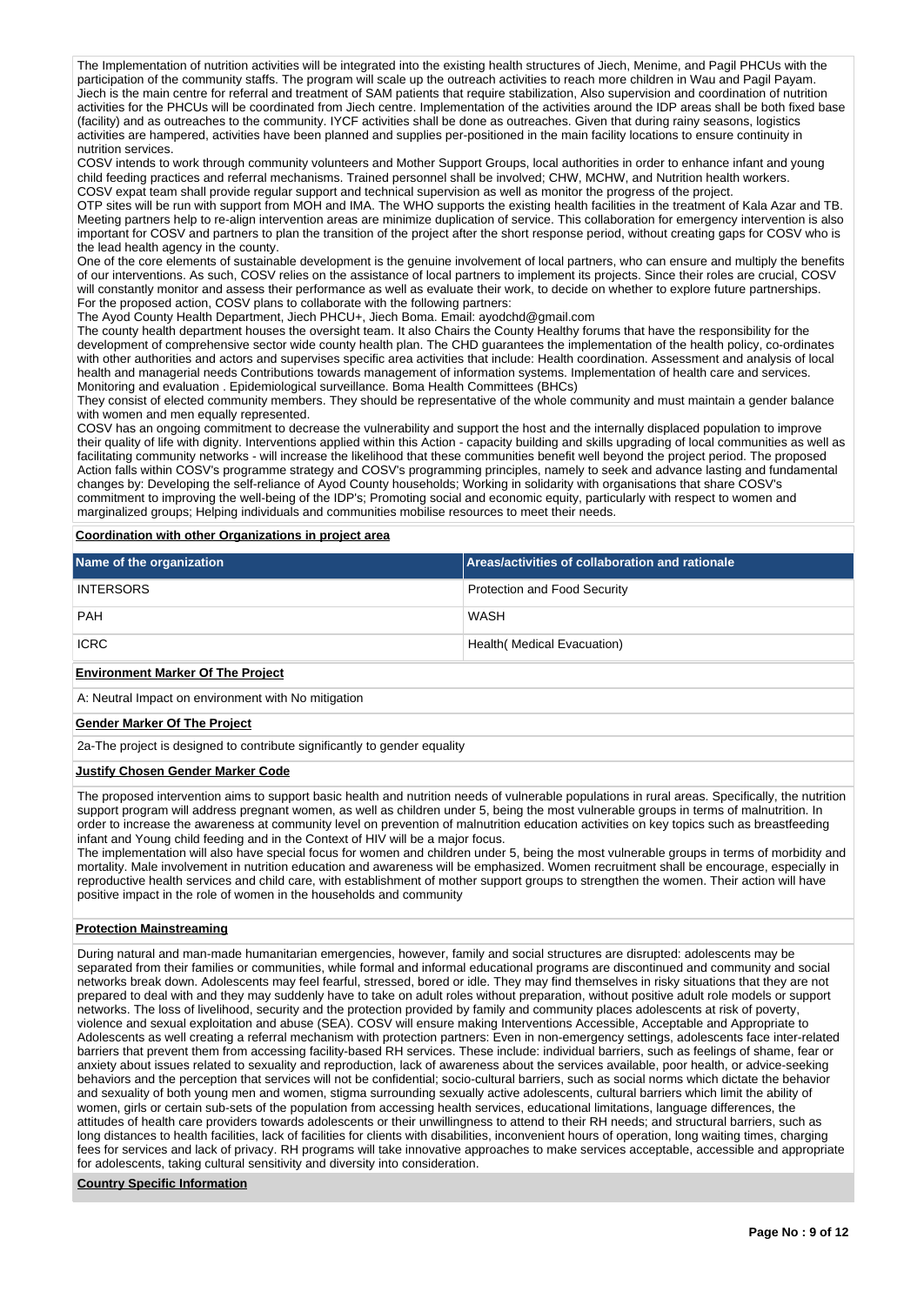## **Safety and Security**

The context of the operation area is challenging and makes it hardly accessible yet more prone to nutrition emergencies. The location of seven target health facilities; Menime, Jiech, Pagil, Mogok, Kuachdeng, and Pajiek, have been particularly challenging to access during rainy seasons. The health workers have reportedly got scattered during the conflict period and their location remains oblique. Ayod County is divided into two different authorities (GRSS and SPLA-IO).Creating an emergency team, County capacity towards resilience, and save more lives still in hibernation in remote villages. In this context of operation, COSV works independently as a humanitarian organization, and with community support.

The project manager and/or the logistic and security officer will also attend the NGOs security meetings - twice a month- in order to stay informed on the security issues.

COSV has also put in place an internal security plan, and make sure that all staff in the field and in Juba is aware of it and able to follow all the procedures requested in case an emergency occurs.

In order to ensure the quality and the continuity of the activities even during an emergency and to mitigate the impact of the risks outlined in the log-frame, COSV will:

1. provide buffer stocks at county level, so that drugs are always available;

2. enhance the skills of the personnel in order to guarantee as much as possible a continuity in the quality level of the health assistance,

assuring a prompt response in case of emergencies and/or outbreaks;

3. Link up with other international organizations to share expertise and knowledge. Involve MoH and other government organs in redressing policies for Humanitarian actions.

## **Access**

Involve Commissioner (highest authority of County) in negotiating with community leaders for actions that improve access and response for emergencies.

The project manager and/or the logistic and security officer will also attend the NGOs security meetings - twice a month- in order to stay informed on the security issues.

Training and recruitment of staffs that are willing to work and live in rural locations, to replace any staff turn-over.

COSV has a security manual of procedure and maintains a constant link with UN security department, aimed to protect the staff in the field from any risk that might be caused by the unstable political situation of Southern Sudan. The manual requires staff to have contacts of security focal persons in case of evacuations.

Work plan takes into consideration logistics constraints and weather conditions

## **BUDGET**

| Code | <b>Budget Line Description</b>                                                                                                                                                                                                                                                          |                            | D / S Quantity | <b>IUnit</b><br>cost    | <b>Duration</b><br>Recurran<br>ce | $\frac{9}{6}$<br>charged<br>to CHF | <b>Total Cost</b> |  |  |  |
|------|-----------------------------------------------------------------------------------------------------------------------------------------------------------------------------------------------------------------------------------------------------------------------------------------|----------------------------|----------------|-------------------------|-----------------------------------|------------------------------------|-------------------|--|--|--|
|      | <b>Staff and Other Personnel Costs</b>                                                                                                                                                                                                                                                  |                            |                |                         |                                   |                                    |                   |  |  |  |
| 1.1  | <b>Finance Coordinator</b>                                                                                                                                                                                                                                                              | S<br>$1 \mid 2,300$<br>.00 |                | 6                       |                                   | 60%                                | 8,280.00          |  |  |  |
|      | FC is directly responsible about the program financing and fund management, Prepare financial reports and follow-up, is paid<br>2500 per month, salary is shared by other programs.                                                                                                     |                            |                |                         |                                   |                                    |                   |  |  |  |
| 1.2  | <b>Field Coordinator</b>                                                                                                                                                                                                                                                                | D                          |                | $1 \mid 2,700$<br>.00.  | 6                                 | 70%                                | 11,340.00         |  |  |  |
|      | FC is directly responsible about the coordination between the Country office and the Field base, focal point about the security in<br>the field, and administration/ human resources, and the coordination between the other NGOs at the field level.                                   |                            |                |                         |                                   |                                    |                   |  |  |  |
| 1.3  | Country Program Coordinator                                                                                                                                                                                                                                                             | D                          |                | $1 \, 4,000$<br>.00.    | 6                                 | 50%                                | 12,000.00         |  |  |  |
|      | CPC is responsible for national and state coordination of programs in collaboration with field teams. provides direct support for<br>the nutrition team, and collaboration with cluster and pipeline managers. is paid 4000 USD per month. Costs shall be shared with<br>other projects |                            |                |                         |                                   |                                    |                   |  |  |  |
| 1.4  | <b>Nutrition Manager</b>                                                                                                                                                                                                                                                                | D                          |                | $1 \ 2,500$<br>.00      | 6                                 | 100%                               | 15,000.00         |  |  |  |
|      | NC is directly responsible for M&E activities of the project. provides technical support while in field, and coordination with local<br>partners and community leaders in enhancing the project goal. is paid 3000 USD.                                                                 |                            |                |                         |                                   |                                    |                   |  |  |  |
| 1.5  | <b>Nutrition Nurse</b>                                                                                                                                                                                                                                                                  | D                          |                | $3 \mid 1,200$<br>.00   | 6                                 | 100%                               | 21,600.00         |  |  |  |
|      | NN will be directly responsible for SC management. Provides technical support at SC, OTP and TSFP, capacity building of<br>, community persons and supervision of facility operations and outreaches. is paid 1200 USD.                                                                 |                            |                |                         |                                   |                                    |                   |  |  |  |
| 1.6  | CMAM supervisor (Payam)                                                                                                                                                                                                                                                                 | D                          |                | 5 300.0<br><sup>0</sup> | 6                                 | 100%                               | 9,000.00          |  |  |  |
|      | CMAM/S will be responsible for OTP and TSFP supervision in collaboration with County supervisor and IYCF supervisor. Will be<br>responsible for data management and reporting to County supervisor and COSV project management team. will be paid USD per<br>month.                     |                            |                |                         |                                   |                                    |                   |  |  |  |
| 1.7  | Nutrition Assistants (OTP Workers)                                                                                                                                                                                                                                                      | D                          |                | 6 350.0<br>U            | 6                                 | 100%                               | 12,600.00         |  |  |  |
|      | These are trained workers supporting nutrition activities at OTP and TSFP sites (New and continuing). The staffs shall be<br>responsible for routine work and outreaches at facility and community respectively. Payment shall be 350 USD per month.                                    |                            |                |                         |                                   |                                    |                   |  |  |  |
| 1.8  | <b>Community Nutrition Volunteers</b>                                                                                                                                                                                                                                                   | D                          |                | 6 200.0<br>O            | 6                                 | 100%                               | 7,200.00          |  |  |  |
|      | Community Nutrition volunteers are directly responsible about the community out reach and the screening/ referring from the<br>community to the health facility. Are paid 200 USD per month.                                                                                            |                            |                |                         |                                   |                                    |                   |  |  |  |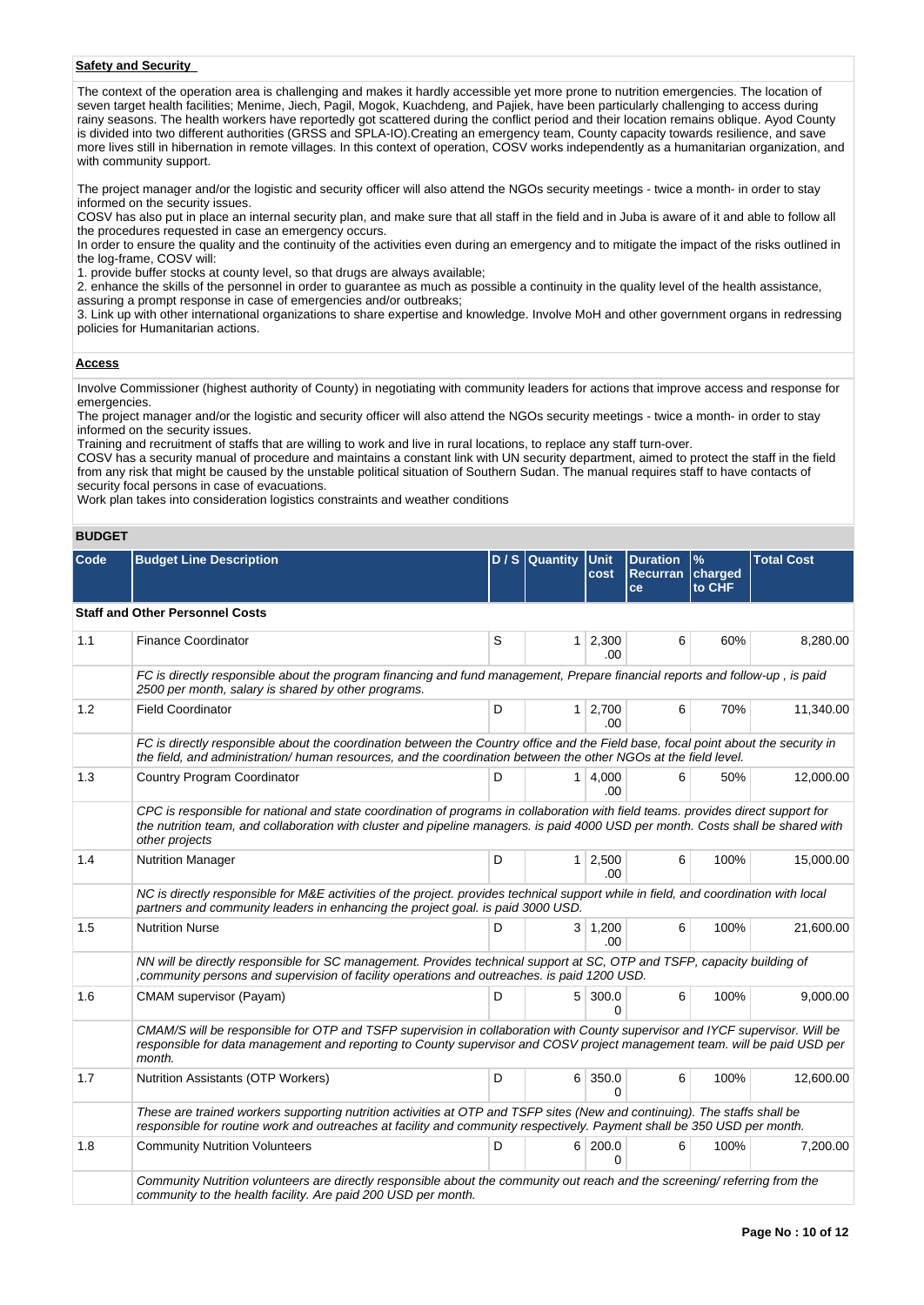| 1.9              | Cook/Cleaner/Guard (Juba office)                                                                                                                                    | S |                | 5 500.0<br>0           | 6 | 100% | 15,000.00 |  |  |  |  |
|------------------|---------------------------------------------------------------------------------------------------------------------------------------------------------------------|---|----------------|------------------------|---|------|-----------|--|--|--|--|
|                  | These are Juba based staffs who provide indirect support to Juba office and relocatable staffs while at Juba. They are paid 500<br>USD including basic allowances.  |   |                |                        |   |      |           |  |  |  |  |
| 1.10             | Guards/Cleaners (Facility)                                                                                                                                          | D |                | 4 250.0<br>0           | 6 | 100% | 6,000.00  |  |  |  |  |
|                  | These staffs shall work at facility to maintain the premise safe and clean. The staffs shall be paid 250 USD per month.                                             |   |                |                        |   |      |           |  |  |  |  |
| 1.11             | Field based staff allowances and medical cover                                                                                                                      | S |                | $1 \mid 4,415$<br>.00  | 6 | 100% | 26,490.00 |  |  |  |  |
|                  | Field staff food, harshship and perdiems for national and international staff based in the field, medical insurance cover for<br>national staff                     |   |                |                        |   |      |           |  |  |  |  |
|                  | <b>Section Total</b>                                                                                                                                                |   | 144,510.00     |                        |   |      |           |  |  |  |  |
|                  | Supplies, Commodities, Materials                                                                                                                                    |   |                |                        |   |      |           |  |  |  |  |
| 2.1              | Internet monthly cost for the field office                                                                                                                          | s |                | 1 650.0<br>0           | 6 | 100% | 3,900.00  |  |  |  |  |
|                  | Internet monthly cost for Jiech field base. It facilitate the communication and reporting between field staff and country office.                                   |   |                |                        |   |      |           |  |  |  |  |
| 2.2              | Sat Phones cost                                                                                                                                                     | s |                | 3 700.0<br>$\Omega$    | 6 | 30%  | 3,780.00  |  |  |  |  |
|                  | 30% Monthly cost for Sat phone, to facilitate communication between the different PHCUs, especially hard to access locations.                                       |   |                |                        |   |      |           |  |  |  |  |
| 2.3              | Sign boards and T.shirts                                                                                                                                            | s |                | $2 \mid 1,000$<br>.00  | 1 | 100% | 2,000.00  |  |  |  |  |
|                  | 20 % cost of Program sign boards and babbas, and facility staff printing T-shirts                                                                                   |   |                |                        |   |      |           |  |  |  |  |
|                  | <b>Section Total</b>                                                                                                                                                |   |                |                        |   |      | 9,680.00  |  |  |  |  |
| <b>Equipment</b> |                                                                                                                                                                     |   |                |                        |   |      |           |  |  |  |  |
| 3.1              | Stationaries (Field and Juba)                                                                                                                                       | S |                | $1 \,   \, 300.0$<br>0 | 6 | 100% | 1,800.00  |  |  |  |  |
|                  | Basic papers, staple pins, clips, folders, files - for record management and communications. Costs are as per local market in the<br>country                        |   |                |                        |   |      |           |  |  |  |  |
| 3.2              | Printing and Records Keeping                                                                                                                                        | D |                | $2 \mid 1,000$<br>.00  | 1 | 100% | 2,000.00  |  |  |  |  |
|                  | Registry priniting for the PHCU, and weekly measurement.                                                                                                            |   |                |                        |   |      |           |  |  |  |  |
|                  | <b>Section Total</b>                                                                                                                                                |   |                |                        |   |      | 3,800.00  |  |  |  |  |
|                  | <b>Contractual Services</b>                                                                                                                                         |   |                |                        |   |      |           |  |  |  |  |
| 4.1              | Transport during coordination of activities (County, State, and<br>Juba level)                                                                                      | D |                | 4 400.0<br>0           | 6 | 100% | 9,600.00  |  |  |  |  |
|                  | Transport costs includes air ticket and taxi costs to County, State or within Juba as applicable. Costs are as per UNHAS (WFP)<br>rates and local flight companies. |   |                |                        |   |      |           |  |  |  |  |
| 4.2              | <b>Charter Flight</b>                                                                                                                                               | D |                | 2 5,400<br>.00         | 1 | 50%  | 5,400.00  |  |  |  |  |
|                  | 50 % of Charter flight cost for staff and supplies to reach the areas that is not accessible by UNHAS flight                                                        |   |                |                        |   |      |           |  |  |  |  |
|                  | <b>Section Total</b>                                                                                                                                                |   | 15,000.00      |                        |   |      |           |  |  |  |  |
|                  | <b>General Operating and Other Direct Costs</b>                                                                                                                     |   |                |                        |   |      |           |  |  |  |  |
| 7.1              | Office rental - Juba                                                                                                                                                | S | 1 <sup>1</sup> | 4,000<br>.00           | 6 | 30%  | 7,200.00  |  |  |  |  |
|                  |                                                                                                                                                                     |   |                |                        |   |      |           |  |  |  |  |
| 7.2              | 30 % of Office Mentenence cost                                                                                                                                      | S |                | $1 \mid 2,000$<br>.00  | 6 | 30%  | 3,600.00  |  |  |  |  |
|                  | Include Fuel for generator, Water, Internet cost, etc                                                                                                               |   |                |                        |   |      |           |  |  |  |  |
| 7.3              | 35% Vehicle rent and Motorcycle maintanance & running costs                                                                                                         | S |                | 2 2,000<br>.00         | 6 | 35%  | 8,400.00  |  |  |  |  |
|                  | Internet monthly cost for Jiech field base. It facilitate the communication and reporting between field staff and country office.                                   |   |                |                        |   |      |           |  |  |  |  |
| 7.4              | Sat Phones cost                                                                                                                                                     | D |                | 3   4,500<br>.00       | 1 | 100% | 13,500.00 |  |  |  |  |